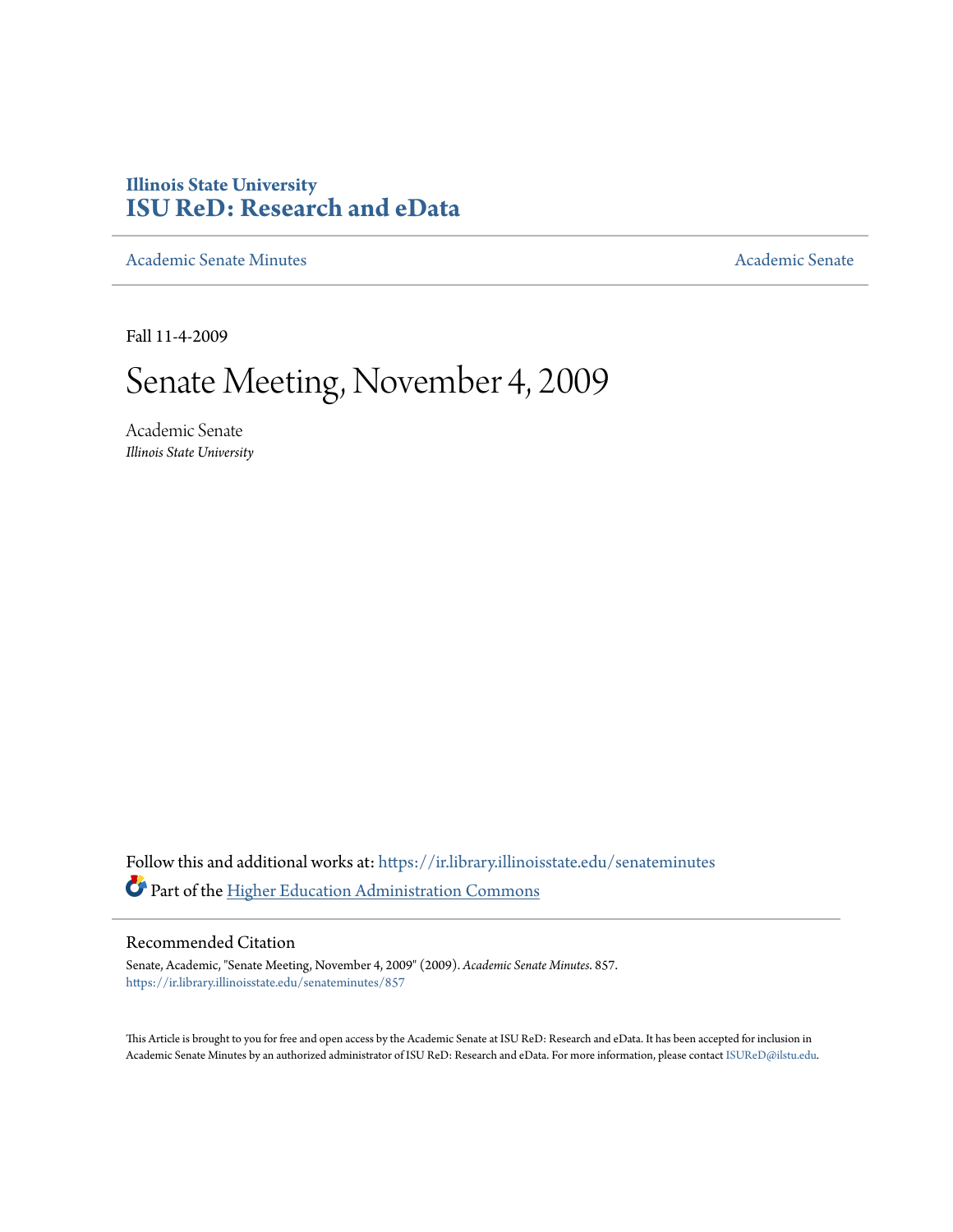# **Academic Senate Minutes Wednesday, November 4, 2009 (Approved)**

# *Call to Order*

Senate Chairperson Dan Holland called the meeting to order.

## *Roll Call*

Senate Chairperson Susan Kalter called the roll and declared a quorum.

## *Approval of Minutes of October 21, 2009*

**Motion XXXXI-32:** By Senator Borg, seconded by Senator Fazel, to approve the Academic Senate Minutes of October 21, 2009. The minutes were unanimously approved.

# *Gladly We Give Campaign (Vice President Dianne Ashby and Barb Todd, Executive Director of Internal Campaigns)*

**Vice President Ashby:** Gladly We Give is the faculty/staff annual fund campaign. In this case the annual appeal is for faculty, staff and retirees to provide support in areas of the university for which they have a particular passion. We do this for three reasons. One is obviously the money. Second is it is about symbolism and a lot of that symbolism is external. Whenever we go to external groups, they want to know what percentage of our employees give to Illinois State University. Being able to talk about how passionate the employees feel about our work that we do here is important to some of our external philanthropy. It is about supporting passions. It isn't about the amount the money that each employee gives, rather that each employee has an opportunity to support something that they care a lot about.

We have had stops and starts at annual funds for employees. An appeal to employees got started very late in the Refining Normal Campaign and then it kind of drifted away. Last year, as employees asked 'where do we give?', we said give to where you care. We will figure out how to get the money there.

**Barb Todd, Executive Director of Internal Campaigns:** We were able to touch through the 33 Gladly We Give Ambassadors over 1,500 of our faculty and staff. We did touch several retirees, but the vast majority that we reached through these presentations were current employees. You can see the total that was raised. Ultimately, we want to push that up towards a million dollars to help fill the pipeline for our future campaign and to prepare us for moving forward.

We were successful in increasing the number of faculty, staff and retirees who did choose to make a gift in FY09. We increased the number of donors by over 25%. That took us to a total participation rate overall of 27%. Many of our employees chose to payroll deduct. We increased that by 17%. I think that there were about 100 new employees who chose to payroll deduct. Athletics is almost at 100%. They have been doing that for the last few years. WGLT is very dependent on private support, so their staff are very engaged. Health Sciences is the highest academic unit in their participation rate. Mennonite is very good and of course University Advancement is up there.

Student Affairs grew by 77% in the number of donors within their division. I can sum that up in two words…Dave and Danielle. The two ambassadors for Student Affairs were Dave Bentlin and Danielle Miller Schuster. They did a presentation to every unit in their division and were extremely successful in helping their peers understand the importance of being involved.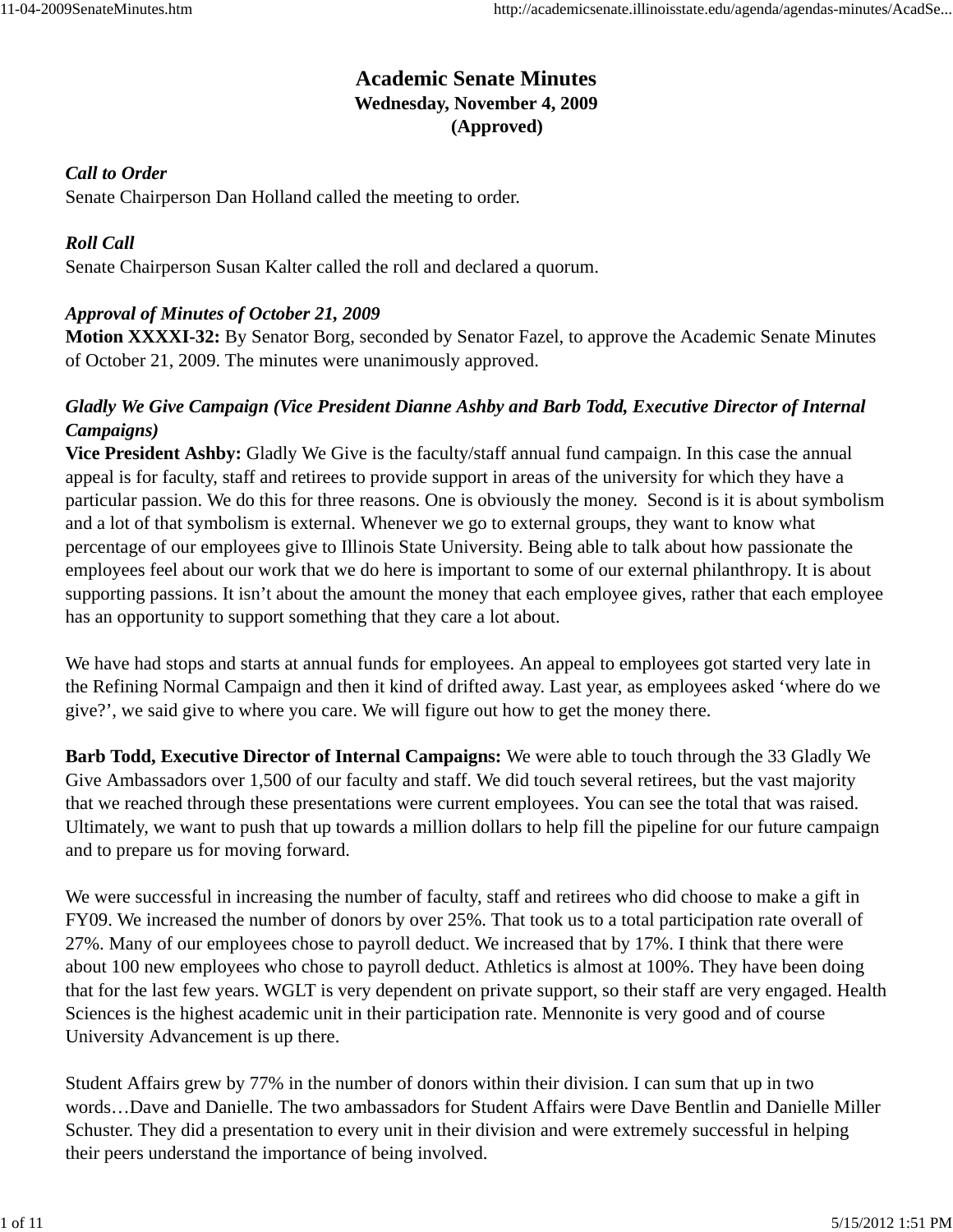Finance and Planning is another area that experienced a lot of growth. Perhaps having a Vice President of Advancement who was Interim Vice President of Finance and Planning during part of that time had a role in that success.

On November 12, we are honoring all of our faculty, staff and retiree donors from last fiscal year in the Alumni Center. We will also be initiating some awards to recognize philanthropy across campus. We hope to increase our faculty involvement. We impacted fewer academic units than we did service units across campus, so that is one of the areas that we want to focus on. We also need to increase our outreach to retirees.

We ask for your assistance. We go through the usual channels of asking unit directors who they want to represent them. I also encourage any of you if you are interested in being an ambassador to please let me know.

## *Chairperson's Remarks – No Remarks*

# *Student Body President's Remarks*

**Senator Spialek:** Last week, the Student Government passed a resolution allocating money for a calculator rental. This is going to be a program that is going to work with the Student Government Association and Milner Library. We have purchased 15 calculators. Primarily, they are T83s because those are the calculators most commonly used in General Education courses. The calculators will be housed in Milner Library where students may rent them. We are going to work out the logistics with Milner in terms of how many calculators just to be rented while you are in Milner and how many will be rented out for a month, two months or a semester. Next Wednesday, we will have our second campus caucus. This one will address college affordability. Finally, tomorrow, SGA is sponsoring a social justice documentary. The documentary focuses on the abduction of Ugandan children.

# *Administrators' Remarks*

· *President Al Bowman – Absent*

#### · *Provost Sheri Everts*

**Provost Everts:** The search for the next dean of ISU Libraries continues. It is anticipated that the on-campus interviews will occur before the end of the calendar year. President Bowman is currently at the Board of Trustees retreat where the vice presidents and I will join him tomorrow.

# **Vice President of Student Affairs Steve Adams**

**Vice President Adams:** I will give you a few salient facts on the H1N1. We saw a spike two weeks ago in the number of cases that were reported to the Student Health Services. The second to the last week of October, we had 153 students who reported to the Student Health Service with flu-like symptoms. This is quite a difference than what it was last year. The H1N1 flu began showing in our patients much sooner in the fall than is customary for the seasonal flu. Student Health Services has ordered 15,000 doses of the H1N1 vaccine. We have our fingers crossed that we will get that number. We have received no vaccine to date. The priority has been given to public health agencies and hospitals. Hopefully, we will get some word from the McLean County Public Health Department about where we stand with regard to being able to put a clinic together and have our students be the priority for vaccinations. ISU students who consider attending one of the public H1N1 flu clinics, the flu clinics sponsored by the McLean County Health Department, will probably be denied the vaccine even if they are residents of McLean County because the plan is to distribute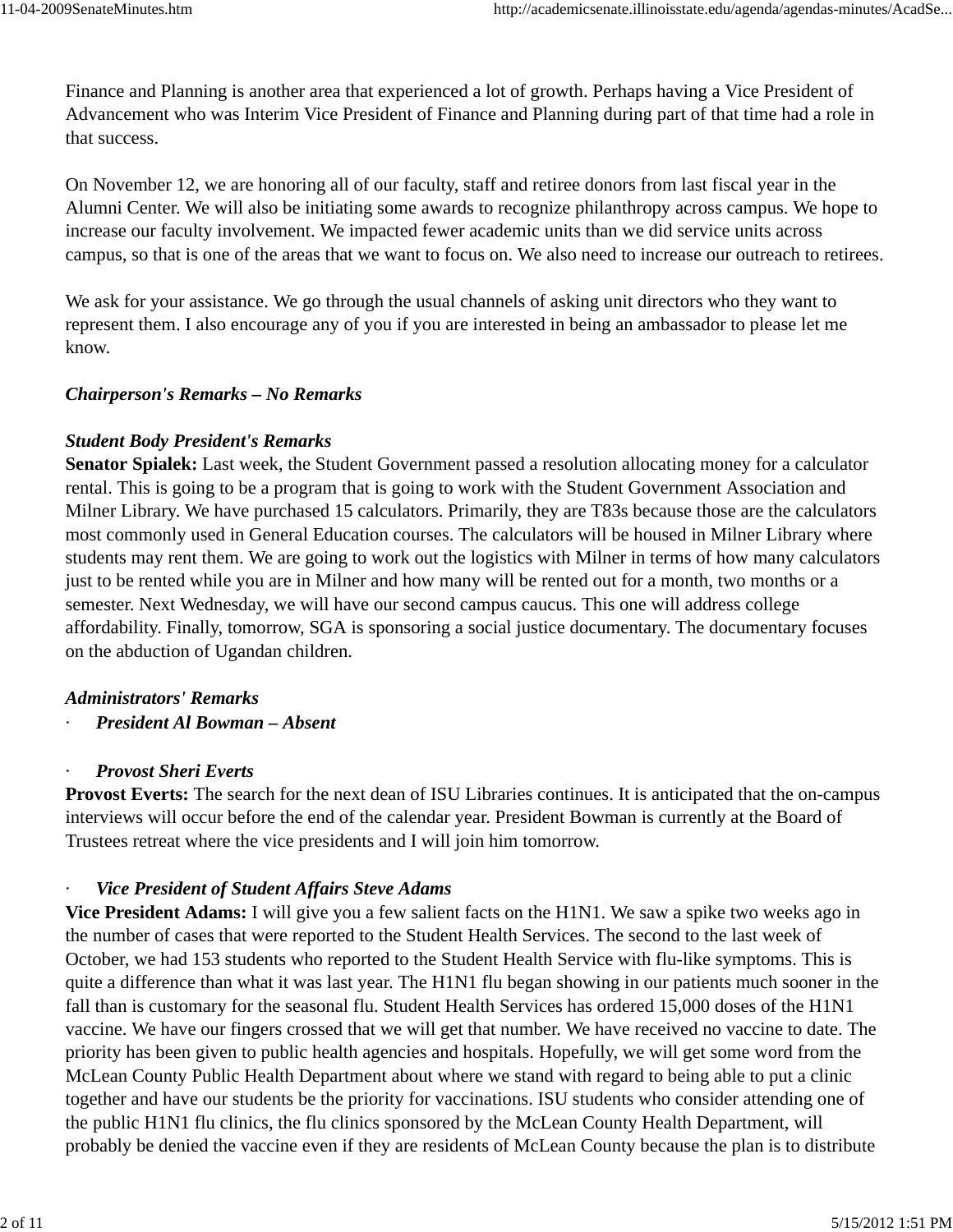it to ISU.

Chief Ron Swan will be receiving a very prestigious honor on Sunday at the NAACP Freedom Fund Banquet. He will receive the Roy Wilkins Award for his outstanding work in the Bloomington-Normal branch of the NAACP and also throughout the Bloomington-Normal community.

**Senator Volgman:** Were any of the students diagnosed with H1N1 or does Student Health Services not test for that?

**Vice President Adams:** The McLean County Health Department and ISU have run very few tests. The reasons are that it is very experience to do the tests and it takes two to three days to make that determination. Those individuals who are most at risk are those who have underlying health issues and those issues are generally the ones that cause the flu to be the most serious. Our cases have been very mild to moderate. If they do result in hospitalization, they would do the test and treat that person properly.

**Senator Cedeno:** Are there any statistics on faculty and staff with H1N1?

**Vice President Adams:** Within the past week, the Office of the Vice President of Student Affairs sent out a notice to deans, directors and department heads, as well as to all staff members asking for weekly reports. The reason that we are doing that is because if we begin to see some trends in certain departments, then we may be able to handle the situation a little differently in those areas. I think that it is safe to say that there have been faculty and staff members that have had flu-like symptoms, but we are not able to monitor that as well as for those who report to Student Health Services.

**Senator Cedeno:** You mentioned that the flu clinics in town will be denying vaccinations to students. Will they also be denying vaccinations to faculty and staff?

**Vice President Adams:** Yes, we highly recommend that any faculty or staff member who wants to get the vaccination to go to your local health care provider.

**Senator Klitzing:** You mentioned that a number of weeks ago, the number had spiked up quite a bit. Have we maintained at that level?

**Vice President Adams:** It went from 57 cases the week of October 12<sup>th</sup> to 153 reported cases the next week. Then last week, it came down to 112.

**Senator Van der Laan:** Do you know anything about the people who have lived through the 50s, 60s and 70s and lived through previous flu waves having a certain immunity?

**Vice President Adams:** I have read the same thing in the newsletters and email that we have received from the Centers for Disease Control, as well as the local people. I can confirm that I have seen the same reports.

**Senator Van der Laan:** But it is not particularly verified that it is a possibility?

**Vice President Adams:** In the things that I have read and have been told by our health people, that group is of least risk unless there is an underlying health factor.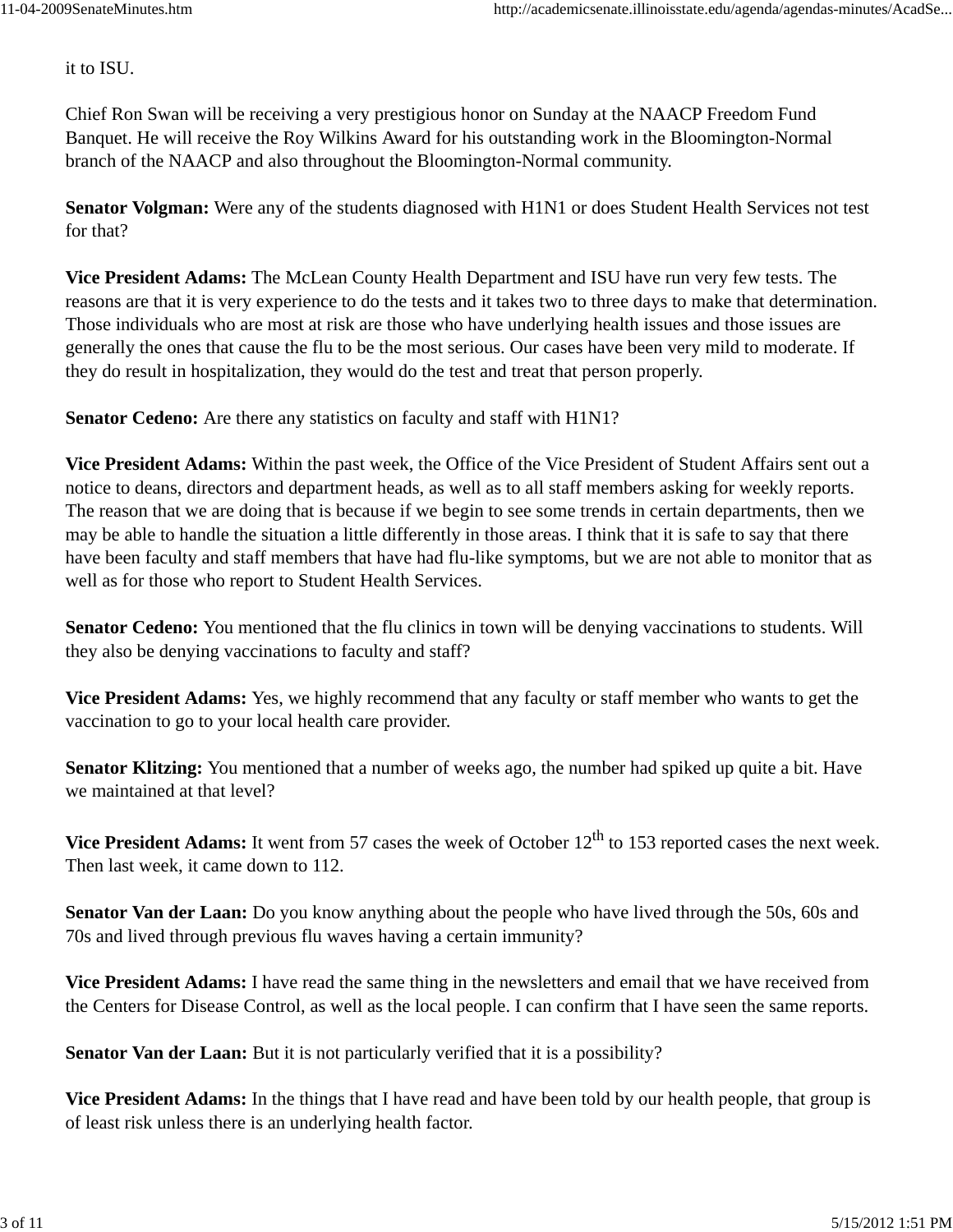**Senator Wilkinson:** I heard from the CDC that the H1N1 is the same serotype that caused the great influenza pandemic in 1918. Basically, H1N1 strains were around in the population in the 30s and 40s. If you were born before 1950, you have some degree of immune protection against the new H1N1 strain.

**Senator Solberg:** I have had a couple of students provide me with notes and I have told them that they don't need to do that. Is that still the policy?

**Vice President Adams:** It is.

**Senator Solberg:** And also to let them make up work or quizzes that they have missed?

**Vice President Adams:** Correct. We are working very closely with Academic Affairs to make sure the communication is out there.

## **Vice President of Finance and Planning Daniel Layzell**

**Vice President Layzell:** You may have seen a notification about our upcoming Master Plan public forums. The first one will be Tuesday, November 17, at 7:00 p.m. at the Alumni Center. The second will be Wednesday the  $18^{th}$  at 10:00 a.m. here in the Old Main. The last one will be Thursday the  $19^{th}$  at 2:00 p.m. in the new Marriott ballroom. Each of the sessions is going to be an hour to hour and half long and most of the session will be dedicated to gathering public input. We have a Master Plan website up now. It is masterplan.ilstu.edu and there is a lot of good information there. In terms of the facilities update, I understand that it has been a little noisy around Stevenson the last few days due to the sidewalk demolition. The demolition will be completed tomorrow. The restrooms on the first and second floors are largely completed and work on the fourth floor restrooms should be completed during winter break. The contractors have been working to get the kinesiology and recreation building structure enclosed so that they can continue working on it during the winter months.

#### *Committee Reports:*

# *Academic Affairs Committee:*

**Senator Gudding:** We are putting the finishing touches on a Sense of the Senate Resolution. We will be forwarding that to Cynthia tomorrow morning. We completed decisions about who should be on the ad hoc textbook cost reduction committee and we will be contacting those people tomorrow.

# *Administrative Affairs and Budget Committee:*

**Senator Kalter:** We had our fall meeting about the Academic Impact Fund. I wanted to thank the Provost, Jan Murphy and Mardell Wilson for that presentation. Probably the most important number that we heard out of that is that there were 41 authorized tenure-track searches this year. Any recommendations that may come from the committee will come at a later date.

#### *Faculty Affairs Committee:*

**Senator Liechty:** We prioritized our work for the coming meetings.

# *Planning and Finance Committee*

**Senator Fazel:** Tonight we had a discussion about information and technology needs at ISU and other issues in preparation for our priorities report.

*Rules Committee*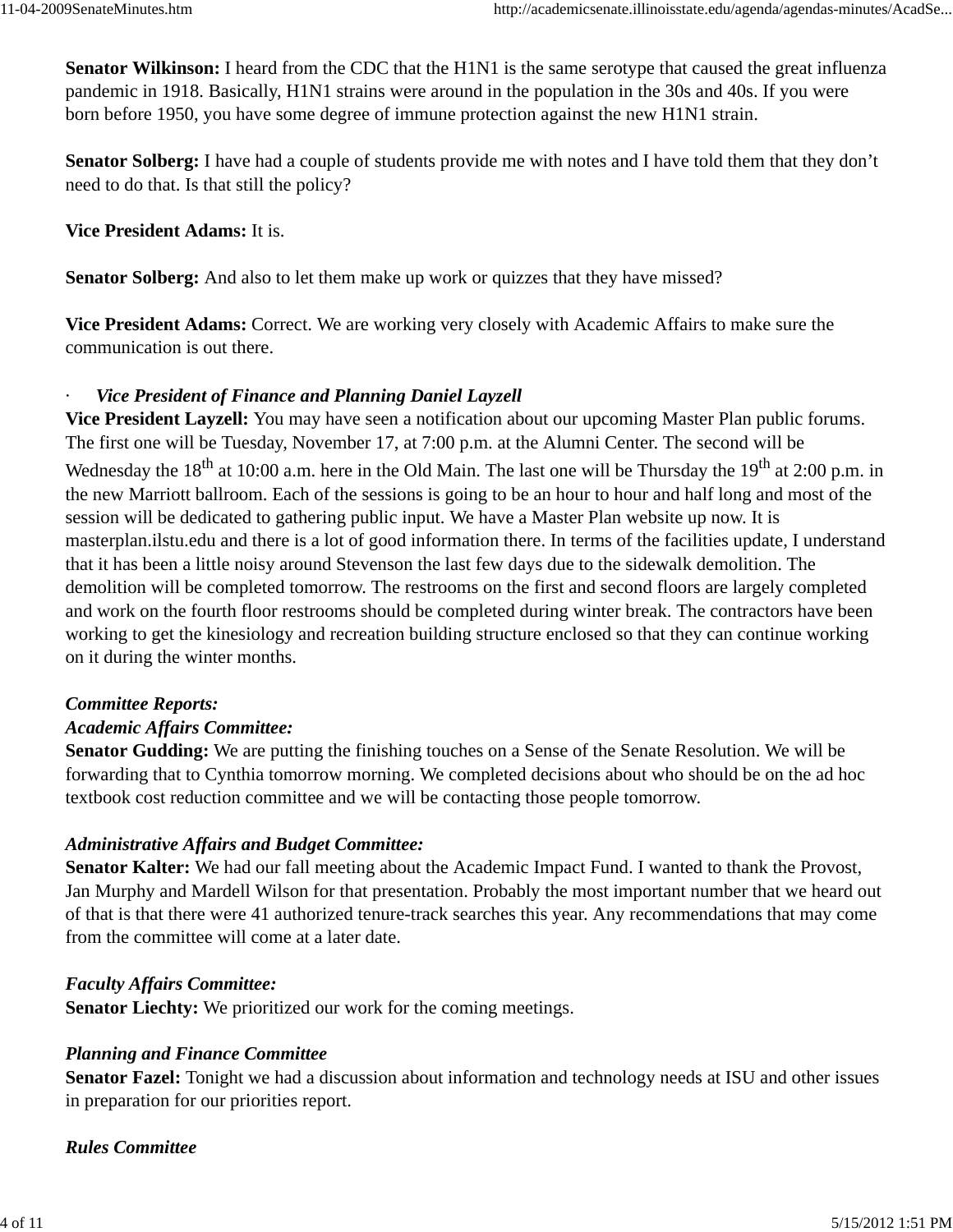**Senator Solberg:** There were two or three questions at the last meeting. We discussed answers to those in preparation for the Action Items tonight.

#### *Action Items:*

# *10.08.09.01 Blue Book Revision: Academic Planning Committee Membership Confirmation (Rules Committee) (In 10/21/09 Packets)*

**Senator Solberg:** In the Blue Book, for External Committees, generally members that are elected or appointed are approved by the Faculty Caucus. The *Blue Book* did not provide for that for the Academic Planning Committee, so we discussed amending page 21 of the *Blue Book* to read "faculty representatives from each college, dean appointment, confirmed by the Faculty Caucus (voting)". The change would be to permit the Faculty Caucus to approve the appointments.

**Motion XXXXI-33:** By Senator Solberg to amend the Academic Planning section of the *Blue Book*. The motion was unanimously approved.

# *10.08.09.04 College of Education Bylaws-Revised (Rules Committee) (In 10/21/09 Packets) 10.29.09.01 College of Education Bylaws-Additional Revisions (Rules Committee)*

**Senator Solberg:** There were a number of proposed revisions to the bylaws. In our discussion last week, a couple of questions were raised which I discussed with Joe Pacha, Chair of the College Council for the College of Education. Then there were some additional revisions. It was raised at the last meeting along with the appointment of the members about some unnecessary language on page 3, section 3. Joe Pacha thought that that language would be appropriate to stay because while the council usually meets the last week of each month beginning in August, should there be a need to meet earlier, Article 3, Section 3 clearly delineates when the elected membership start their official capacity. The second question that came up was that there were 14 members on the college council and whether or not an AP person should be placed on it. They did take it into consideration and decided to go as is. There are some new proposed revisions that start on page 14, section 6 related to the College of Education Scholarship and Awards Committee. Because that particular committee is busy all the time, they are attempting to take something away from it. The plan down the road is what is being struck here.

**Senator Holland:** So it is now just the Scholarship Committee.

**Senator Solberg:** Correct.

**Motion XXXXI-34:** By Senator Solberg to approve the College of Education Bylaws as revised. The motion was unanimously approved.

#### *05.08.09.03 College of Business Bylaws-Revised (Rules Committee) (In 10/21/09 Packets)*

**Senator Solberg:** At the last meeting of the Senate, a question was raised about whether the college would consider, particularly on their Human Resource Development Team, having an AP or an NTT faculty member. Typically, an AP person or someone else is appointed by the dean. The dean certainly is conscious of different folks on that, but the dean thought that it should go forward as is.

**Motion XXXXI-35:** By Senator Solberg to approve the College of Business Bylaws as revised. The motion was unanimously approved.

*Information Items: 10.12.09.01 University Professor Proposal (Faculty Affairs Committee)*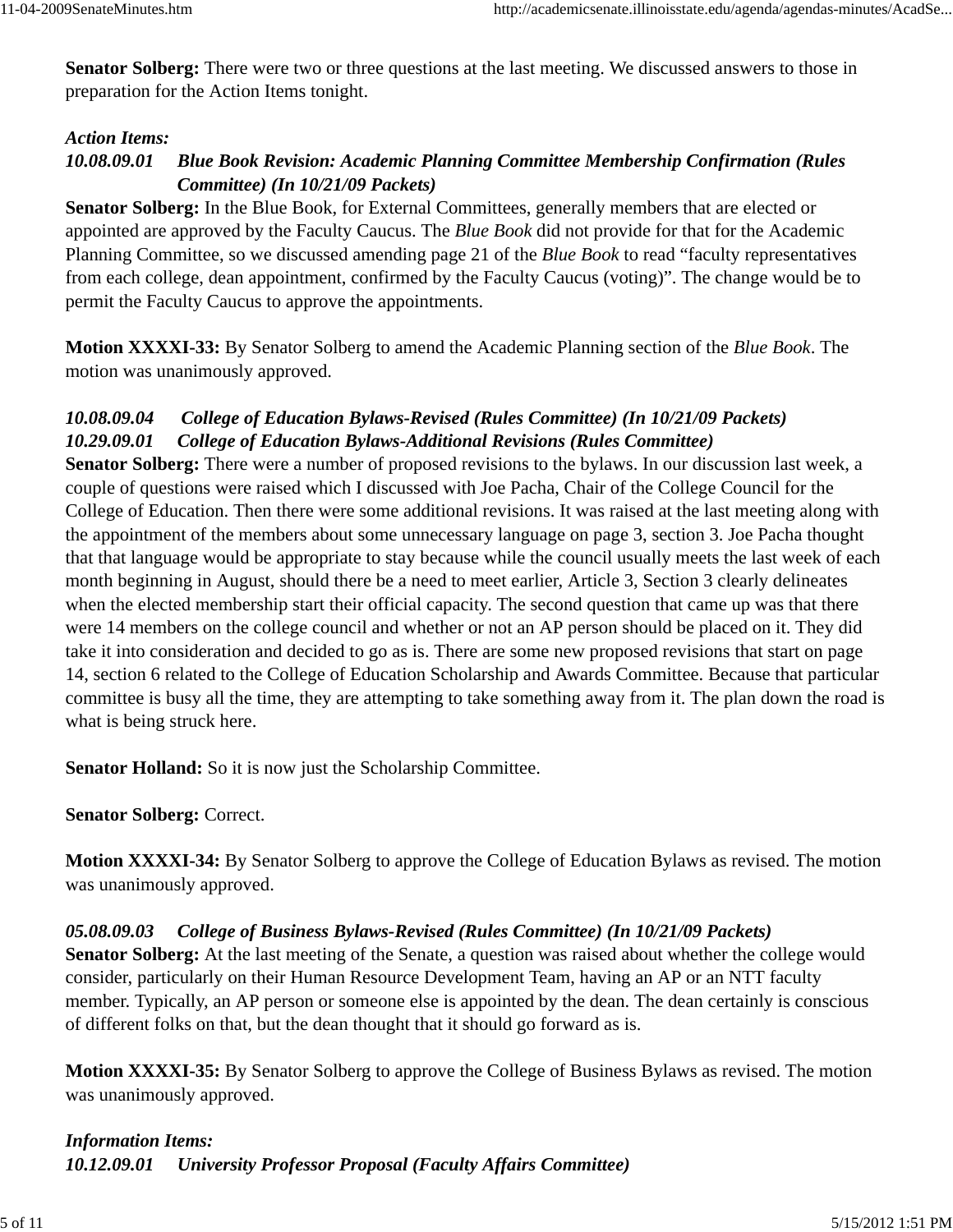**Senator Liechty:** As we put this document together, we had some overriding concerns. One was that we wanted to remain cognizant of the desire to use this University Professor designation as a recruitment tool. At the same time, we wanted to emphasize that it is an academic designation and that it have academic integrity. Under Responsibilities and Rights of the University Professor, number 2, "the University Professor shall receive a monetary award", there is an asterisk with a footnote. That has been revised now to read "a \$2,500 addition to the base salary annually and a one-year \$1,000 award." That was done by the Executive Committee. Is that correct?

**Senator Holland:** That was a suggestion.

**Senator Kalter:** Would you define what you mean by annually.

**Senator Liechty:** The \$2,500 would continue year after year, but they would not get that increase each year. The \$1,000 would be a one-time award. Also, on page 2, number 11, it says "the nomination process will be waived." The addition is that the nomination and "review" process will be waived for those who already hold the rank of Distinguished Professor at another institution.

**Senator Mackey:** Why is the money being added to the salary and not to some sort of fund so that it would guaranteed to go to either their research or activities in their department?

**Senator Liechty:** Our thinking was this is an increase in your academic rank. We don't do that when someone is promoted to associate professor or full professor. We give them a bump in salary. We are trying to make it parallel.

**Senator Gudding:** What does the phrase appropriate faculty designation mean?

**Senator Liechty:** They have to be a full professor.

**Senator Marquis:** Why would a person who holds a Distinguished Professor rank then be nominated for a University Professor?

**Senator Liechty:** For someone who holds a Distinguished Professor rank somewhere else, when they come to ISU, they don't bring that with them. So they would be giving up their Distinguished Professor Rank. This would be a way of acknowledging that they have had a Distinguished Professor rank elsewhere, but they still need to come here and be nominated and go through our process for that. We could bring them in as a University Professor.

**Senator Holland:** We could not bring them in as a Distinguished Professor. Our policies just don't allow for that.

The policy will return to the Senate as an Action Item at the next meeting.

#### *10.28.09.01 Code of Student Conduct-Revised (Executive Committee)*

**Senator Holland:** This is brought to you by the Executive Committee, though most of the work was done by the Student Government Association in conjunction with Anne Newman of Community Rights and Responsibilities. The items highlighted in light grey are additions to the Code. The most recent additions by Senators Kalter and Fazel are in the dark grey.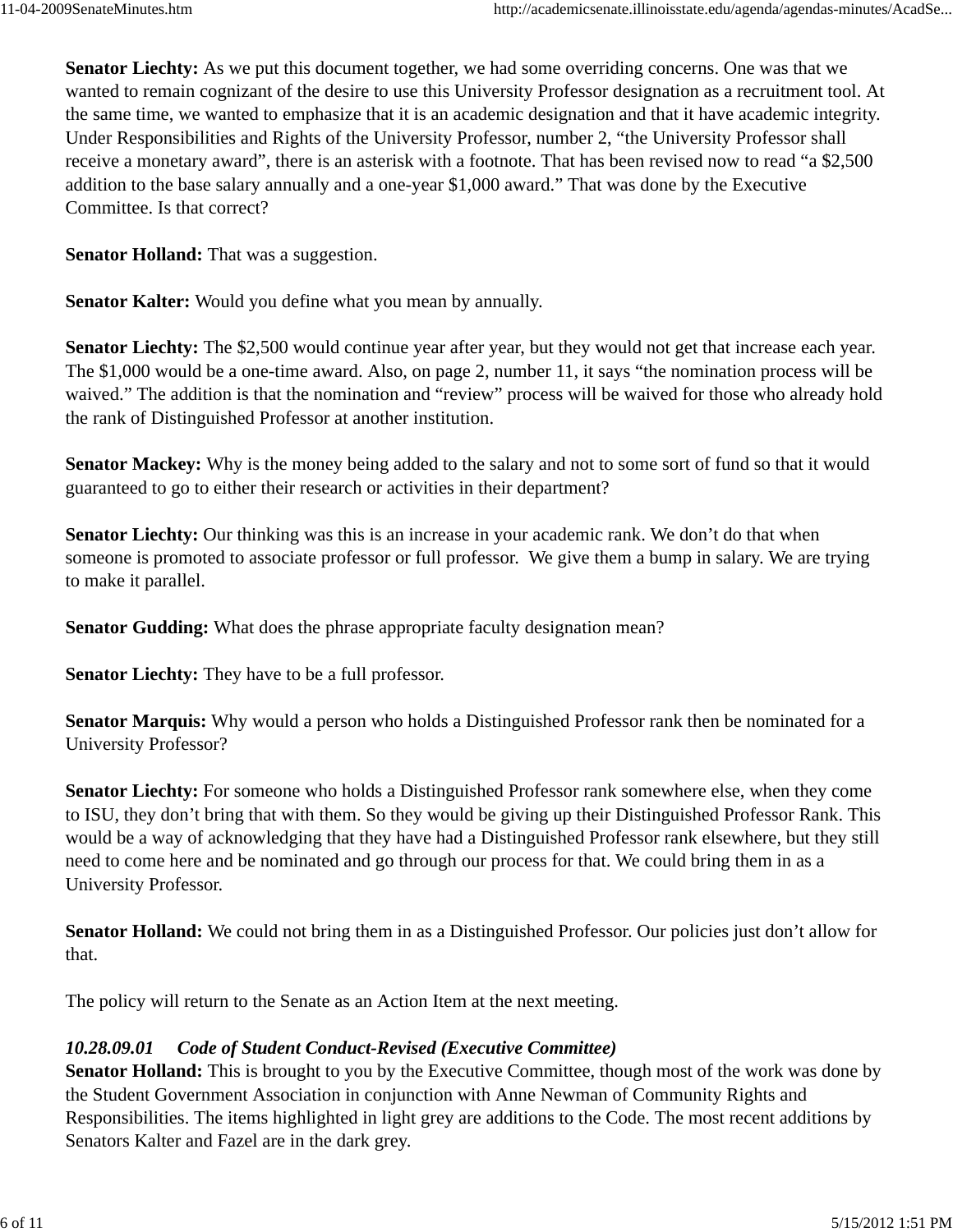**Senator Kalter:** We reviewed the document and the things that are in dark grey are things that the Executive Committee made sure to correct or change or put in.

**Senator Gudding:** In the preamble, I can't recall the exact language of the Mission Statement, but I do know that in certain other documents there is a distinction made between scholarship and creative activities and that distinction isn't here.

**Senator Kalter:** Last year, we voted to change the Mission Statement to add public service and so I went into, I believe, *Educating Illinois* and put it in here. In order to change it in this preamble, we would have to change the Mission Statement.

**Senator Borg:** I would like to make sure that all statements concerning the Mission Statement are consistent.

**Senator Holland:** In general, scholarly activity and creative activity are considered to be one and the same though they are different across disciplines.

**Senator Mackey:** On page 29, I am curious as to why it was changed to one student, one faculty member and one staff member in cases of academic dishonesty rather than it just being how it's traditionally set up with two students and just one faculty.

**Senator Holland:** This is somewhat of a more moderate version. One of the proposals was actually one student and two faculty. In cases involving academic dishonesty, there was a general feeling among the faculty that that is something that is an issue faculty that want to be in control of.

**Senator Mackey:** It's the staff member that I'm confused about.

**Senator Holland:** That was suggested by Anne Newman. She said that is what happens most of the time. The staff member is frequently someone from academic advisement who may actually have more information about the student.

**Senator Kalter:** I would prefer to have two faculty and one student. I think it's the province of the faculty in general to determine whether academic dishonesty has taken place. If we were to have a staff member, I would want the staff member not to be involved in the disciplinary process.

**Senator Thompson:** Can we make that change then? It seems to me that this is a situation that calls for students and faculty.

**Senator Borg:** Yes, this is the information stage. Would it not be possible to clarify the nature of the staff member involved? It has always struck me that people who are academic advisors can provide valid input. Would it also be possible to say two faculty or faculty and an appropriate staff member?

**Senator Thompson:** I think that makes it more complicated.

**Senator Holland:** In my discussion with Anne Newman last week, part of the reason she liked the idea of a student, staff and faculty was that the student wouldn't feel like they are being ganged up upon and the faculty wouldn't feel that way either. Theoretically, a staff member is going to be more neutral. As far as people being uniquely qualified, I know that we have had professors who have had some academic integrity issues of their own. When people are tried by a jury of their peers, they are people who are not experts, but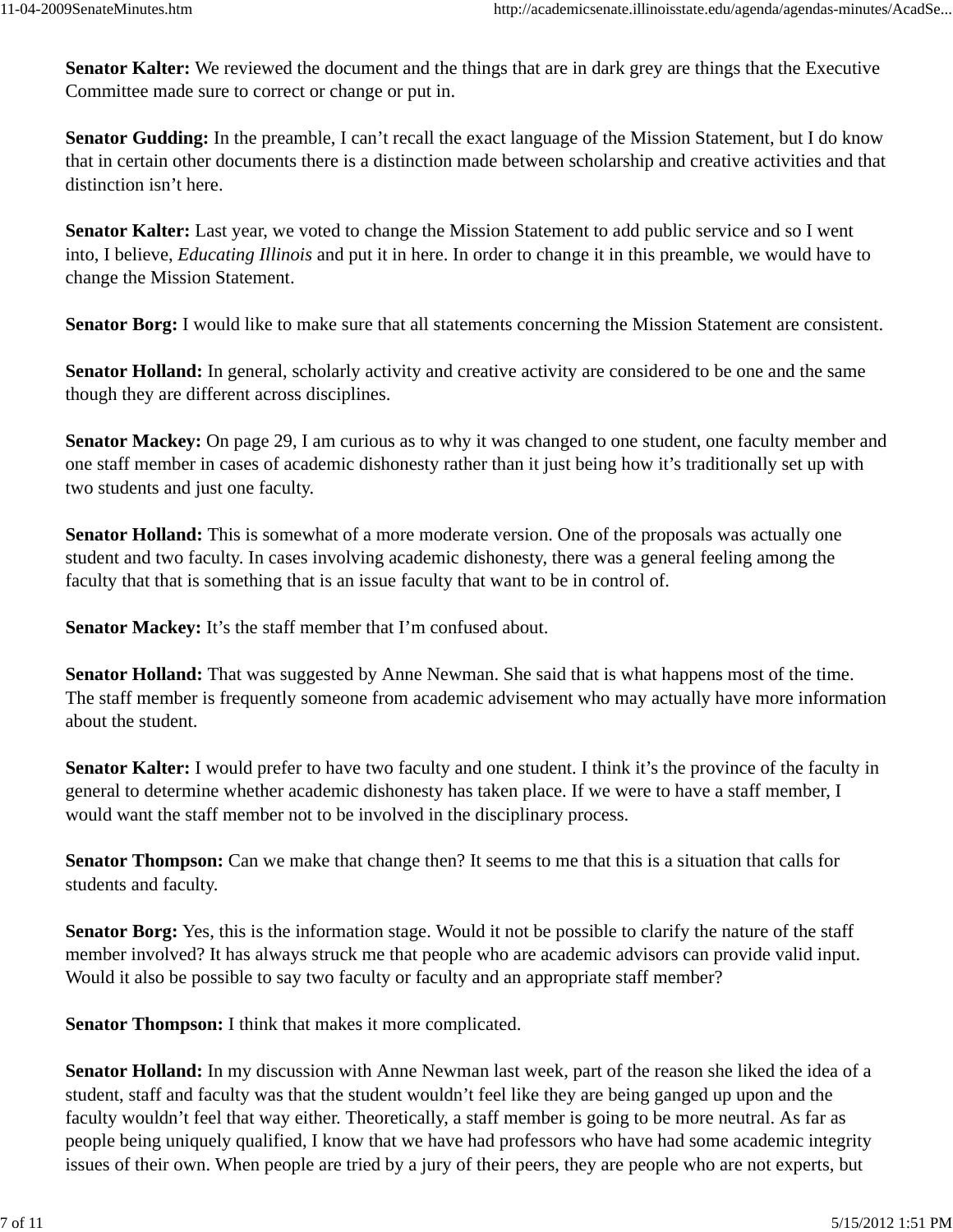theoretically in the course of the discussion, they would be able to make rational judgments. That was basically her argument.

**Senator Gudding:** Could we change the language to advisory staff? Also, is the typo on page 28, "form the pool of faculty" intended?

**Senator Holland:** No, that is my mistake.

**Senator Rubashkin:** If it is going to end up being two faculty members, would it not be more balanced to have two students?

**Senator Holland:** Typically, you don't want to have an even number on these types of committees. When it comes to academic integrity, theoretically, we are the ones who are supposed to draw the line in the sand.

**Senator Elzy:** Were questions on intellectual property protection raised? We have other university policies in place that protect, for example, the ownership of movies, tv programs, music, and I wonder if the reference to all other university policies was intended to cover that or whether this policy should have some provision in it that specifies a relationship to those other university policies.

**Senator Holland:** I am guessing that it is marginally addressed right now by saying all university policies. I can also tell you that since this has been two years in the making, we are trying to get this passed so that we can get rid of all of the strike-throughs. I have already been informed of ideas for changes and I think that that is an excellent one.

**Senator Harris:** On page 5, section A, it seems to imply that the university would have jurisdiction over students' actions outside the university. It implies 'generally' and I am trying to see how this form of dogmatism is germane to the purpose of Illinois State University and our student's actions. The part that is removed says 'that adversely affects the university community or the pursuit of its objectives'.

**Senator Holland:** There is similar language in the faculty ethics document as to who it is actually covering. My understanding is that if you are going off campus and representing yourself as a representative of ISU in your behaviors, then that is when it takes affect.

**Senator Harris:** The word "generally" implies something very different.

**Senator Holland:** If you happen to be off campus and you are doing something that would be frowned upon, but you are not showing any affiliation to us, then that is your own business there. If you are claiming that we condone that behavior in any form, then that is when you could be penalized.

**Senator Harris:** Could that language be made more specific?

**Senator Holland:** Make it specific for when you are representing the university.

**Senator Mackey:** When we were in training for the University Hearing Panel, it was explained that regardless of where you are in your tenure at ISU, you are still a student at Illinois State University. These aren't the same type of sanctions that the police are going to give you. These are educational sanctions. So if you get a drinking ticket and you are not claiming to be an ISU student, you are still going to be subject to CR&R because you are still part of our community and representing ISU.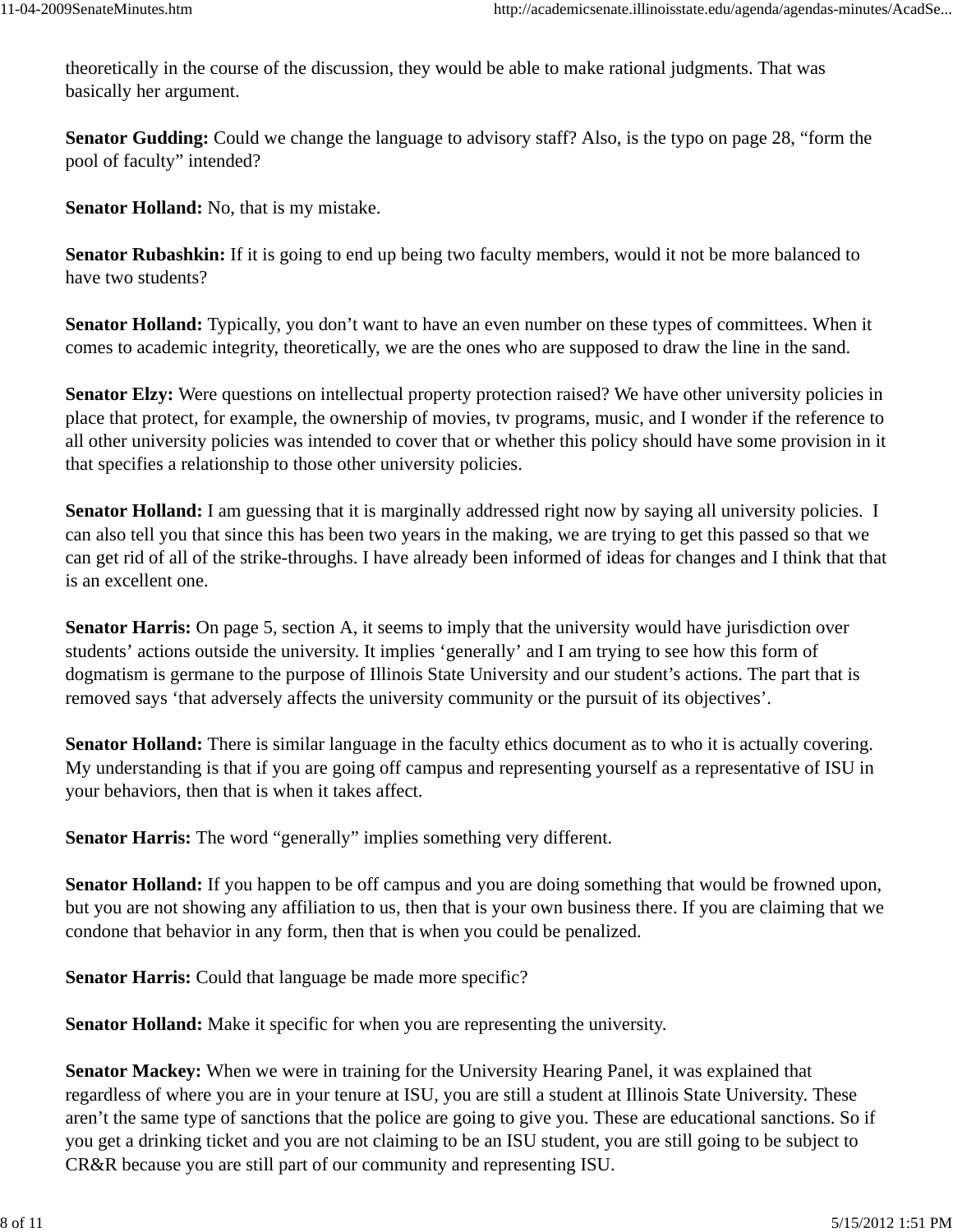**Vice President Adams:** It is true that the university has a responsibility for its enrolled students regardless of where those students are and how they conduct themselves. Whether it's an academic violation or a felony violation, the university still has that right because a student is enrolled at ISU.

**Senator Marquis:** On page 6 to 7, was the "included, but not limited to" there originally? It is ambiguous because it clearly spells out what the safety regulations are and what they are not. I realize that you can't include every single thing that a student could do, but it seems odd to me when you are talking about "theft" that it is 'included, and not limited to'. It seems like theft is pretty well understood and then it lays out exactly what they are talking about when you mean theft, so why is it automatically ambiguous by including the "not limited to"?

**Senator Holland:** It becomes very difficult to define everything here, so frequently if you give a lot of smart people all of the definitions, they will nitpick things. So you want to give very specific examples, but you don't want to limit yourself 100%.

**Senator Thompson:** Would it be reasonable for the committee to state "including behaviors such as" instead of that "limited to"? That might capture the spirit.

**Senator Van der Laan:** Do we like the idea of Illinois State University watching over us in our private moments? Isn't the university inserting itself into the private sphere too much?

**Vice President Adams:** Regardless of what the ordinance violation is, the university has a responsibility for its students. This is a process that involves placing sanctions on students as opposed to the punitive action taken by the police department. We have taken that responsibility through this Code of Conduct.

**Senator Van der Laan:** Isn't the question really since this is a revision of the Code of Conduct, can't we revise it and take that burden off of the university. It seems to me to be a kind of double jeopardy if the student will already face disciplinary action under the civil code. Why, if it doesn't have any bearing on what we are doing at the university, should that carry over involving university sanctions as well?

**Senator Marquis:** If we revising this document, maybe we should talk about whether this is a responsibility the university should take on.

**Senator Lugg:** When a student at ISU chooses of their own free will to be member of the ISU community, they agree to abide by a certain code of conduct as a member of that community. That also then places that student into two spheres--in society's sphere, which is the criminal code, and the sphere of the university, which has its own rules and regulations. So it is not double jeopardy. It is a reasonable responsibility for the university to take on.

**Senator Holland:** Can you give us some examples of the kinds of sanctions students would face?

**Vice President Adams:** Probably the worst would be suspension. There can be financial implications. They could be fined through the university.

**Senator Harris:** I believe that we are still missing the general point. If we come to this university and we agree to have this Code of Conduct, it does not mean that we cannot review the code and enter into a revision process, which we are currently doing. It doesn't mean that we should not make those changes if we see that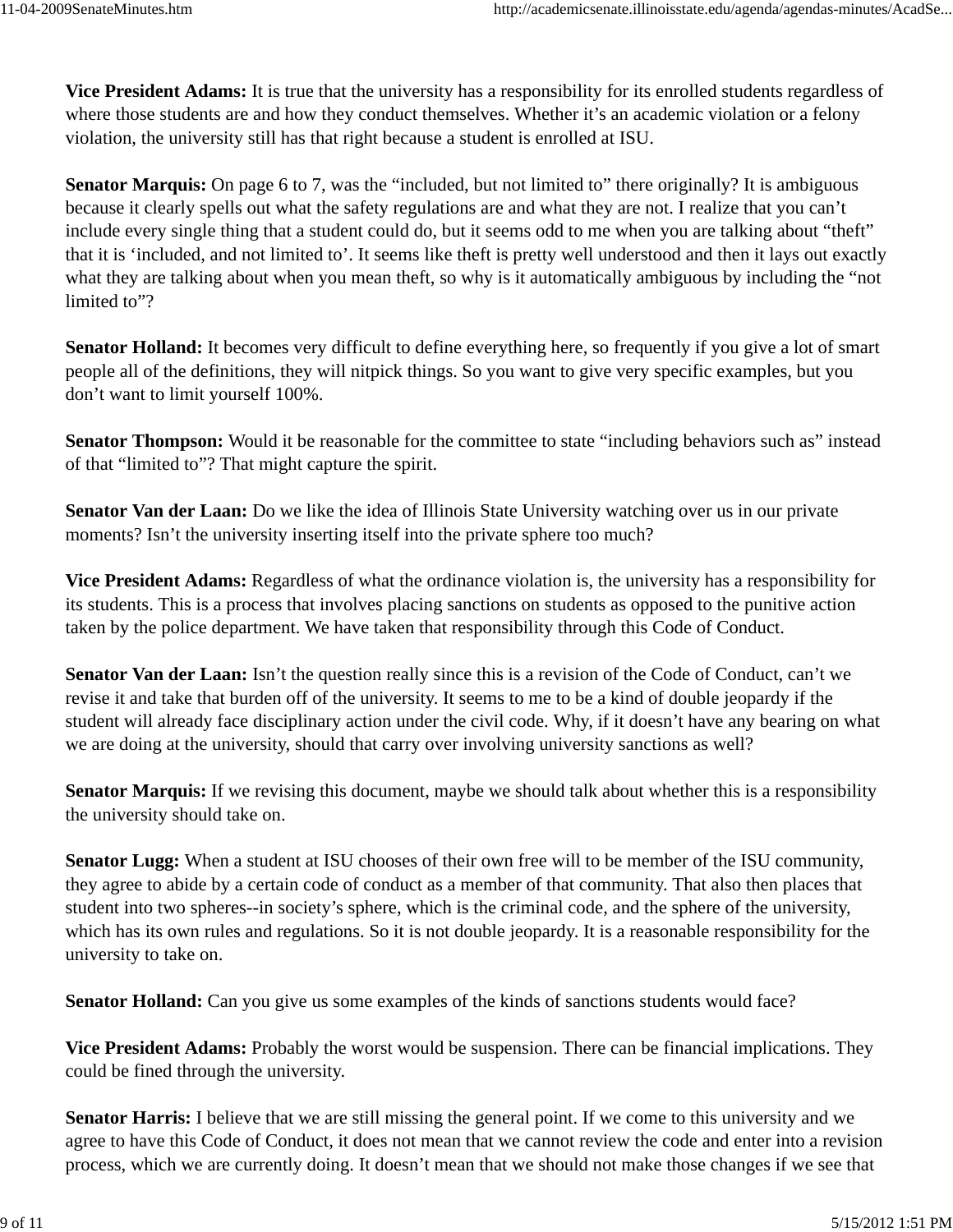it is a better fit for the student population and it is not in the university's jurisdiction to actively go out and try to have these educational sanctions.

**Senator Briggs:** I sit on the University Hearing Panel. These sanctions are in a matter of stages and there is a rule book that we all follow. It could be anything from writing essays to going to drug or alcohol rehab. Only after repeat offensives is suspension thought about.

**Senator Stewart:** Students are coming to this university and becoming a part of the larger community around it and isn't the university responsible for the actions of those students within the community?

**Senator Thompson:** I think that it would be unwise to have a code of conduct that limited the university's options.

**Senator Hochhauser:** I feel like the policy is in balance with the university's mission of educating students. If we do something on or off campus, it is the university's responsibility. I don't think it interferes with our rights.

**Senator Holland:** Can you tell us Vice President McGuire what sort of legal precedence this has?

**Vice President McGuire:** This has gone through legal and this is extremely common nationwide at this point. The university does have a major responsibility for its students in the community and outside the university community, not only for the protection of those students, but for the protection of the other communities.

**Senator Gudding:** The insertion of the Mission Statement in the preamble does speak to the notion of public service. If one of our missions is to instill high academic values in public service, it would seem to follow that public behavior is something that we would monitor.

**Senator Dawson:** What consequences are there for the university in terms of reputation and damage because of student association?

**Vice President Adams:** Not only does the university have the responsibility for the conduct of its students on campus or off campus, it is the expectation of the community of Normal, Bloomington or wherever you want to go that the university monitors the conduct of its students and the rest of the members of its community so that our reputation can remain strong.

**Senator Van der Laan:** I am still having a hard time grasping this. Isn't the question of university sanctions a moot point if a student has been dealing drugs, because the student will continue to be a student at Illinois State University under the presumption of innocence until he or she is convicted? At which time, that student would not be a student here anyway.

**Senator Holland:** That would only be if they ended up going to jail for it. I think this is more along the lines of do we want students on campus representing us by going to downtown Bloomington, getting drunk and going to jail for the weekend.

**Senator Harris:** I think that we need to come to a consensus about how we word these things. I suggest the strongest consideration of the events that can take place. If we have to collaborate and debate, I don't think we should shy away from those things when we are debating about something so broad and that effects